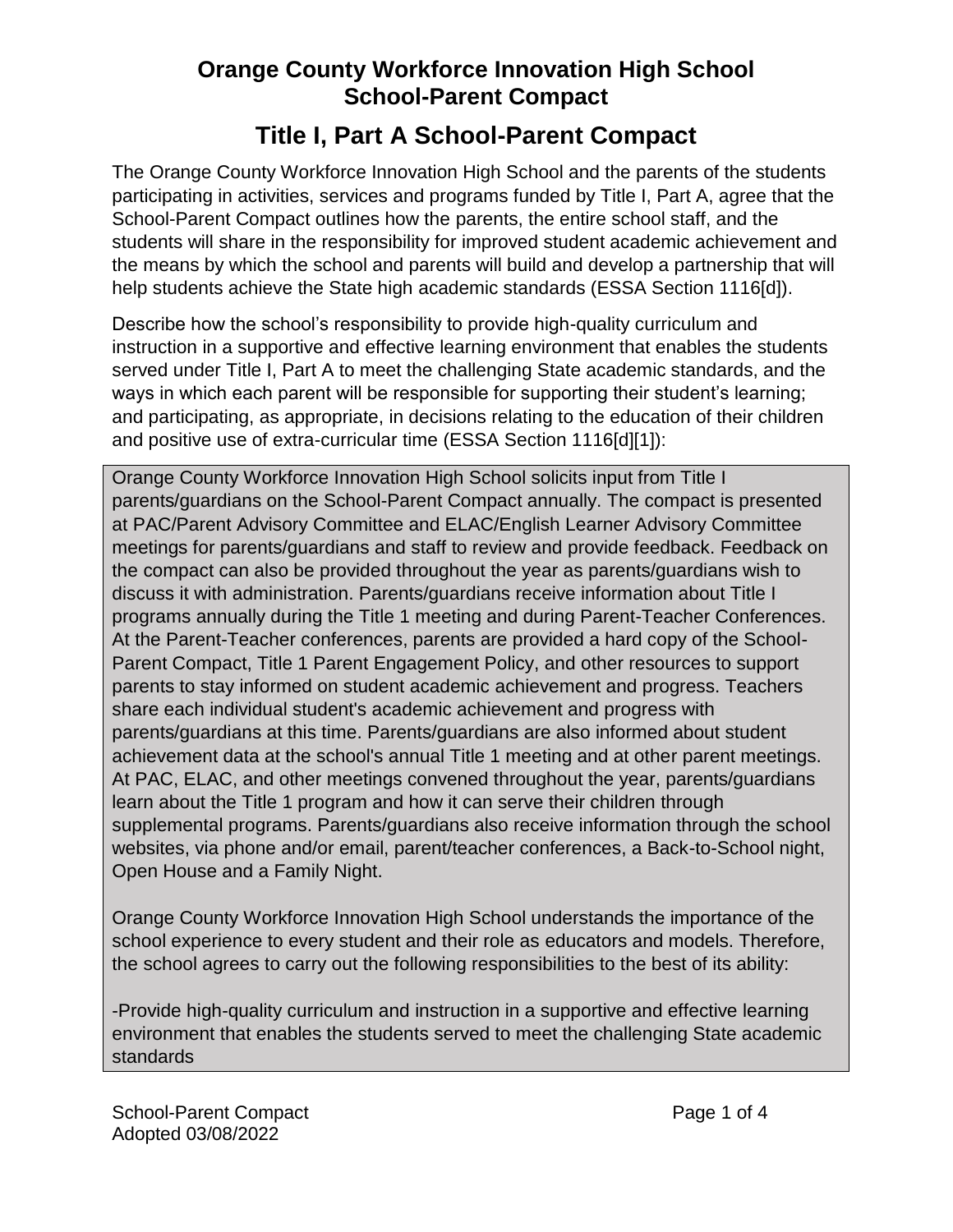- Provide each student with Personalized Learning Plan (PLP) based on student interests, goals, and needs.

- Assure that the school staff communicates clear expectations for performance to both students and parents.

- Teachers will ensure a regular two-way, meaningful communication between family members and school staff, and, to the extent practicable, in a language that family members can understand.

- Treat each student with dignity and respect

- Strive to address the individual needs of the student

- Acknowledge that parents are vital to the success of child and school

- Participate in professional development opportunities that improve teaching and learning and support the formation of partnerships with families and the community.

- Provide a safe, positive, and healthy learning environment

- Assure every student access to quality learning experiences

- Assure that the school staff communicates clear expectations for performance to both students and parents

The parent/guardian understands that participation in their student's education will help support their achievement and attitude. Therefore, the parent/guardian will continue to carry out the following responsibilities to the best of his/her ability:

- Supporting student learning

- Participating, as appropriate, in decisions relating to the education of his/her student and positive use of extracurricular time

- Support the school discipline policy

- Create a home atmosphere that supports learning

- Send the student to school at the assigned appointment time and day, and ready to learn

- Send the student to school whenever he/she/they needs extra support on their coursework and projects regardless of their assigned appointment day and time.

- Encourage students to show respect for all members of the school community and school property

The student realizes education is important. He/she/they is the one responsible for his/her/their own success. Therefore, he/she/they agrees to carry out the following responsibilities to the best of his/her/their ability:

- Get to school on time, at the assigned appointment time and day ready to work

- Develop a positive attitude toward school

- Be responsible for completing coursework on time

- Be cooperative by carrying out the teacher's instructions and ask for help when needed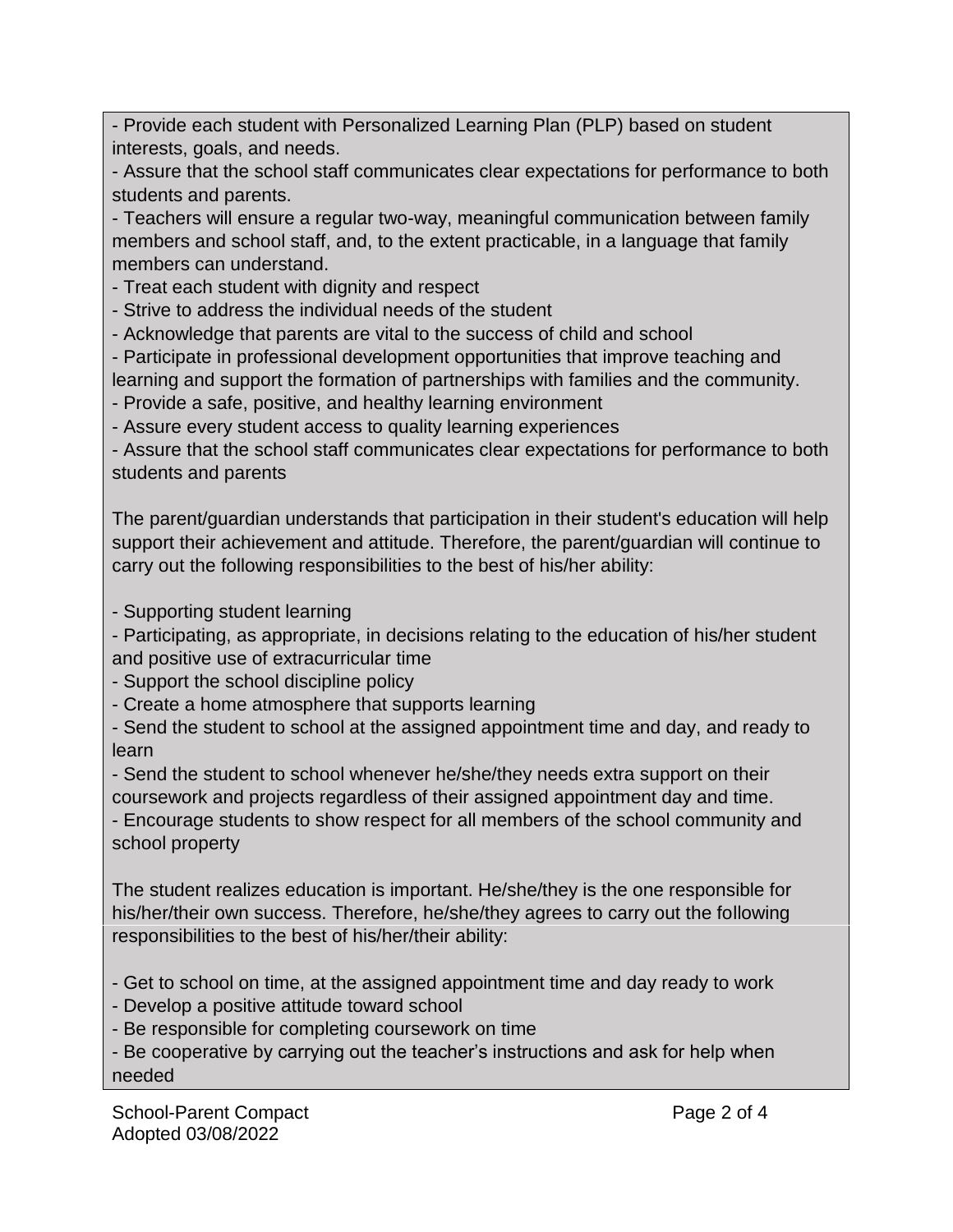- Do daily work that is neat and reflects the student's best effort

- Be respectful to all school members and to school property

Describe how the importance of communication between teachers and parents on an ongoing basis through, at a minimum the following means (ESSA sections 1116[d][2][A-D]):

- (A) parent-teacher conferences in elementary schools, at least annually, during which the compact shall be discussed at the compact relates to the individual child's achievement;
- (B) frequent reports to parents on their children's progress;
- (C)reasonable access to staff, opportunities to volunteer and participate in their child's class, and observation of classroom activities; and
- (D)ensuring regular two-way, meaningful communication between family members and school staff, and to the extent practicable, in a language that the family members can understand.

Orange County Workforce Innovation High School understands the importance of deliberate and continuous communication with parents/guardians with regard to student outcomes and successes. Therefore, the school agrees to carry out the following responsibilities to the best of its ability:

- Schedule bi-annual parent-teacher conferences during which the compact shall be discussed as the compact relates to the individual student's achievement

- Frequent communication with parents/guardians on their student's progress
- An appointment can be made with individual teachers to discuss their child.
- Translators available for parent/guardian meetings and translated documents/letters sent home
- Reasonable access to staff during school operating hours and timely response to parent/guardian email and phone calls within 24 hours

- Ensuring regular two-way, meaningful communication between family members and school staff and, to the extent practicable, in a language that family members can understand (ESSA, Section 1116(d)(1-2))

The parent/guardian of Orange County Workforce Innovation High School understands that the success of his/her student's education requires the deliberate and continuous communication with the school regarding student outcomes and successes. Therefore, the parent/guardians agree to carry out the following responsibilities to the best of his/her ability: